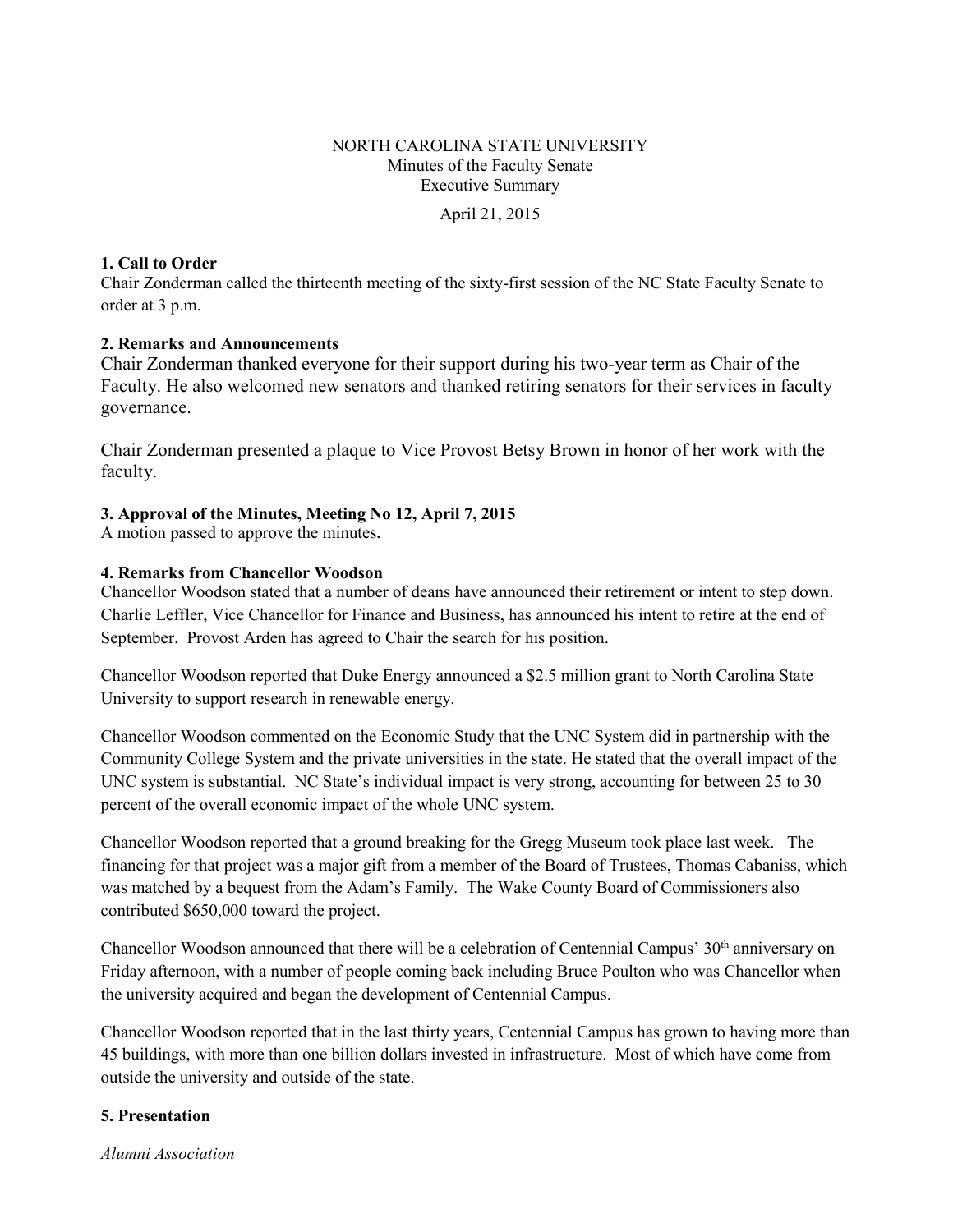Benny Suggs, Associate Vice Chancellor for Alumni Relations, and Chancellor Woodson recognized Chair Zonderman for his services as Chair of the Faculty by presenting him with an NC State Alumni Association chair.

Suggs stated that Chair Zonderman has been an incredible leader throughout campus. He has also been a tremendous supporter and advocate for the Alumni Association.

Associate Vice Chancellor Suggs commented on some things that the Alumni Association does that add to the NC State experience. This past academic year they awarded more than \$700,000 in scholarship support to 750 students, which included 75 Caldwell scholars. Last week they recognized 26 faculty members with Distinguish Faculty Awards and Chair Zonderman was among those awarded. He noted that this past Sunday the Alumni Association was able to support the Phi Beta Kappa ceremony.

#### **6. Remarks from Provost Arden**

Provost Arden stated that he is delighted to announce the second round of the Chancellor's Excellence Hiring Program. He reported that in the first round 38 individuals were hired into twelve clusters. In the round that has just been announced there are eight clusters that are going to be funded for a total of 33 faculty coming into the university.

Provost Arden stated that he reviewed the data and looking back over the last several years it is very clear that one of the few times out of the last fifteen years that the needle has moved on tenured tenure-track faculty numbers in the institution is during the peak years of hiring into the Faculty Excellence Program.

#### **7. Old/New Business**

#### *Committee Reports*

Chair Zonderman announced that all the committee reports will be posted on the Faculty Senate website.

#### *Department Mergers in CED*

Dr. Paola Sztajn, Department Head of Elementary Education/Curriculum and Instruction and Counsel Education, informed the Senate that the two departments are merging. She stated that they are a complex department and will have five areas of study and the name being proposed is the Department of Teacher Education and Learning Sciences.

Chair Zonderman noted that the Faculty Senate was informed and has no concerns with the change.

### *Elections*

### *Faculty Assembly*

Hans Kellner, Professor of English, was elected to serve a two-year term on the Faculty Assembly. Kevin Oliver, Associate Professor of Education, was elected to serve a two-year term as alternate.

#### *Athletics Council*

Tommy Holden, Department Head and Teaching Associate Professor of Health and Exercise Studies, and James Mickle, Associate Professor of Plant and Microbial Biology were elected to serve on the Athletics Council.

#### *Ballots for Executive Committee*

Ballots were distributed to the 2014-2015 Senators to choose candidates to run for the 2015-2016 Executive Committee.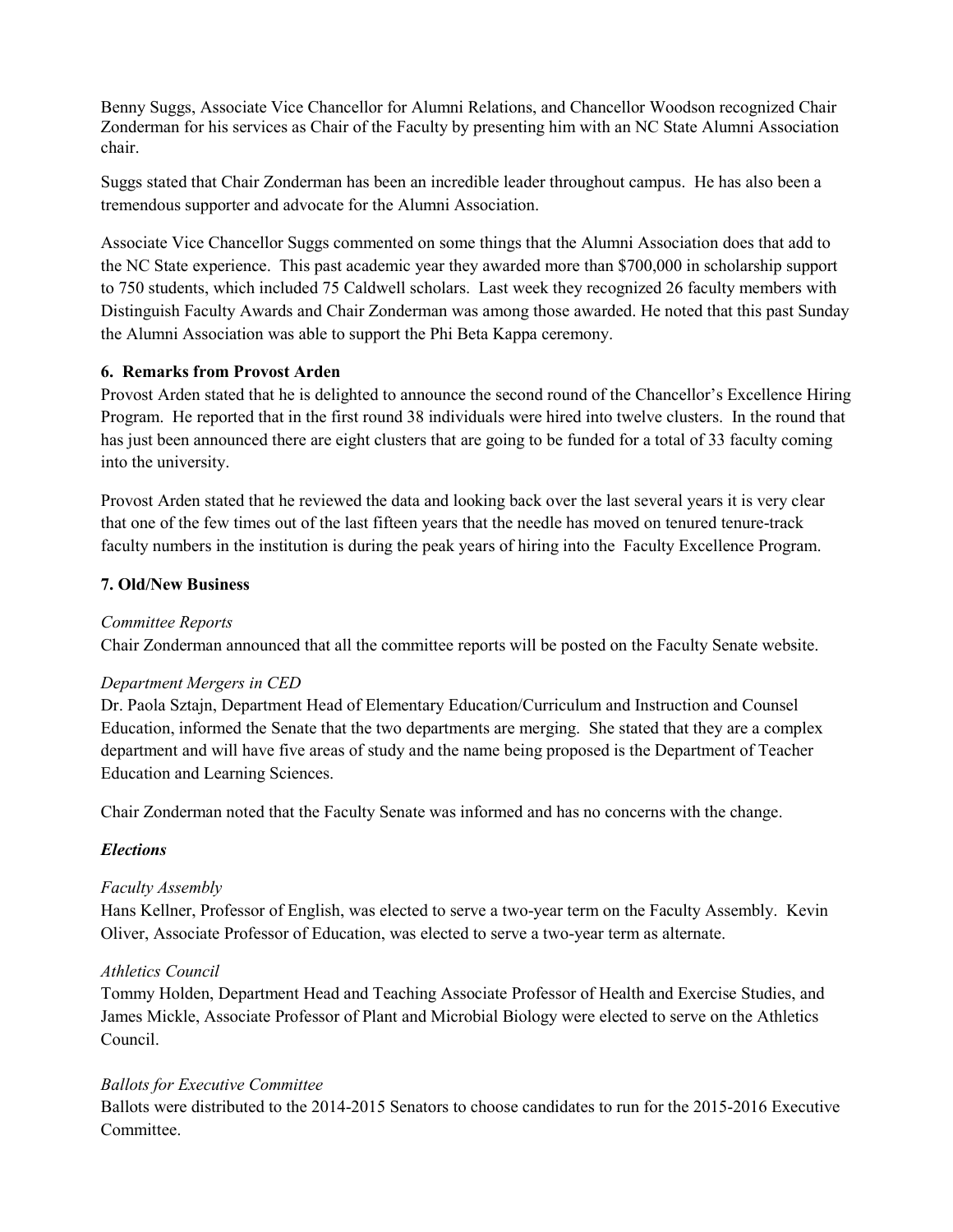*Resolution on Board of Governors Teaching Award, 2nd Reading*  The resolution passed with a vote count of 19 yes, 4 no, 1 abstention.

*Resolution on Funding Library Collections, 2nd Reading*  The resolution passed. There was one abstention.

*Resolution on Funding Library Resources, 2nd Reading*  The resolution passed. There was one abstention.

### *Discussion of Revised Post Tenure Review Policies*

After much discussion, the Senators voted on the recommendation to decouple the determination of "exceed expectations" from any discussion of raises, merit, or anything of that nature.

The recommendation passed with unanimous support.

Chair Zonderman suggested voting on two alternatives of where the department and Dean disagree and the Dean is unpersuasive, that one model is to refer it to the Provost. Another suggestion is to refer it to a college faculty PTR Committee that would be assembled on an as needed basis. There are four choices.

- 1) Keep the policy as in the draft 0 votes
- 2) Where the Dean and department disagree it should go to the Provost for final decision  $-0$  votes
- 3) Where Dean and College disagree it should go to a college faculty PTR Committee 15 votes
- 4) Send the two options of Provost or College Committee to the working group and let them decide  $-5$  votes.

The Senators voted for the second alternative: Where the Dean and Department disagree, to refer it to a college Faculty PTR Committee that would be assembled on an as needed basis.

### **8. Adjourn**

The 61<sup>st</sup> session of the NC State Faculty Senate adjourned at 4:50 p.m.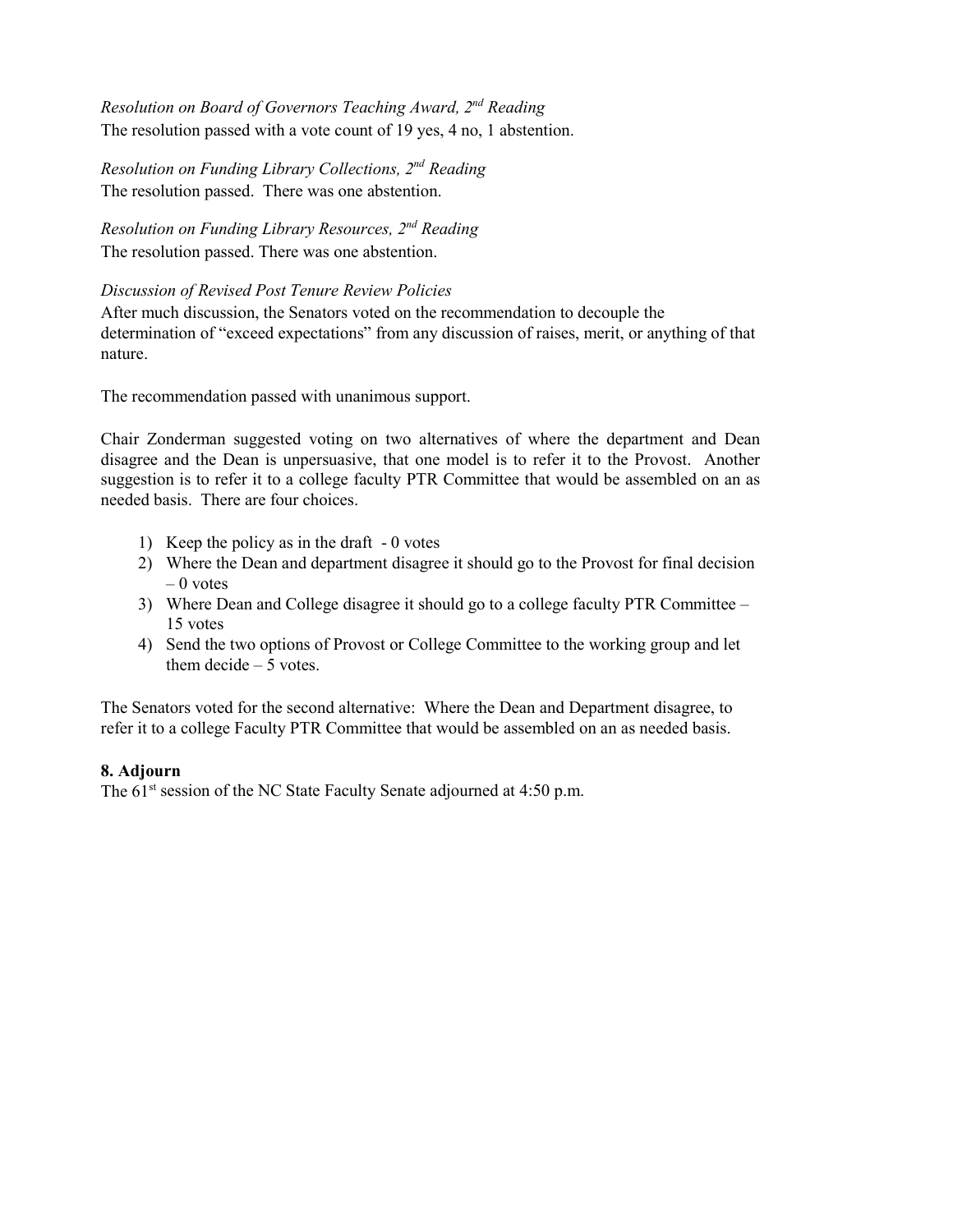## NORTH CAROLINA STATE UNIVERSITY Minutes of the Faculty Senate April 21, 2015

## **Regular Meeting No. 13 of the 61stth Session: Administrative Conference Room April 21, 2015**

**Present:** Chair Zonderman, Secretary Daley, Chair-Elect Moore; Parliamentarian Fath; Provost Arden; Senators Allaire, Ash, Banks, Barlett, Bernhard, Bird, Borden, Byrnes, Cubbage, Davidian, Devetsikiotis, Fleisher, Gunter, Holden, Knopp, Krause, Levy, Lunardi, Nfah-Abbenyi, Orcutt, Scearce, Smith, Sotillo, Spontak, Williams

**Excused:** Senators: Auerbach

**Absent:** Senators: Baumer, Brady, Bullock, Edwards, Fuentes, Heitmann, Laffitte, Moore, Steer

G**uests:** Eileen Goldgeier, General Counsel; P.J. Teal, Chancellor's Office, Randy Woodson, Chancellor; Betsy Brown, Provost Office; Jon Harbor, ACE Fellow; Paola Sztajn, College of Education; Paul Huffman, Associate Professor/College of Sciences; Lucian Lucia, College of Sciences; Marc Hoit, OIT; Jesse Manciaz, Director of Employee Relation-HR; Sue Carson, Plant Microbial Biology/ DASA; Marina Bykova, New Senator, CHASS; Sheila Smith McKoy, New Senator, CHASS; Helmut, Hergeth, New Senator, Textiles

# **1. Call to Order**

Chair Zonderman called the thirteenth meeting of the sixty-first session of the NC State Faculty Senate to order at 3 p.m.

## **2. Remarks and Announcements**

Chair Zonderman thanked everyone for supporting him during his term as Chair of the Faculty.

Chair Zonderman presented a plaque to Vice Provost Betsy Brown in honor of her work with the faculty.

Chair Zonderman welcomed new senators and thanked the retiring senators for their service in faculty governance.

# **3. Approval of the Minutes, Meeting No. 12, April 7, 2015**

Minutes of the April 7<sup>th</sup> meeting were approved as submitted.

# **4. Remarks from Chancellor Woodson**

Chancellor Woodson announced that a number of deans have announced their intent to retire or step down. Dr. Jane Fleener will be stepping down as Dean of the College of Education. Ira Weiss, Dean of the Poole College of Management, plans to retire at the end of the next academic year. Charlie Leffler has announced his intent to retire at the end of September and Provost Arden has agreed to Chair the search for his position.

Chancellor Woodson stated that Duke Energy announced a \$2.5 million grant to North Carolina State University to support research in renewable energy and efforts to attract and retain underrepresented groups in the university's College of Engineering.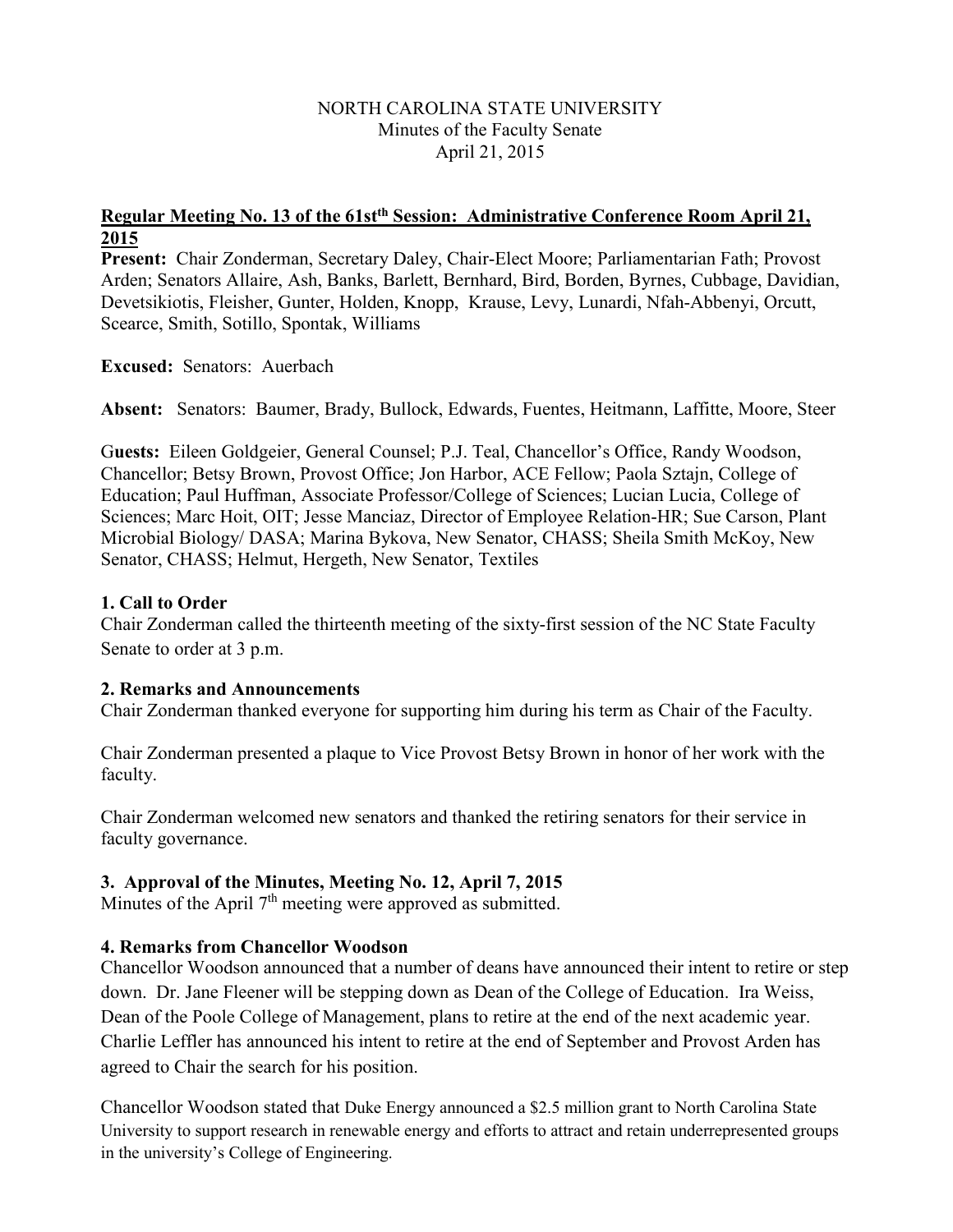Chancellor Woodson commented on a summary of the Economic Study that the UNC System did in partnership with the Community College System and the private universities in the state. The overall impact of the UNC system is substantial. NC State's individual impact is very strong, accounting for upwards between 25 to 30 percent of the overall economic impact of the whole UNC system. The economic impact that comes from spin off companies and startup companies, systemwide equals to approximately \$1.4 billion annually and \$1.2 billion of that is accounted for by NC State's activity in this space. He said that lets you know how important this university is in terms of job creation and the creation of new opportunities across the state.

Chancellor Woodson reported that there was a ground breaking last week for the Gregg Museum and noted that the new museum location is going to be a great front door for the campus. The financing for that project was a major gift from a member of the Board of Trustees, Thomas Cabaniss, and that was matched by a bequest from the Adam's Family. The Adam's family gave an undesignated gift of one half million dollars to NC State and it was designated to the Gregg Museum as a challenge. The Wake County Board of Commissioners gave \$650,000 toward the project. He stated that the city has been generous in terms of the university's relationship, because of proximity of Pullen Park and the work that we have to do collaboratively to build out the Gregg Museum. The Pullen Baptist Church has been a great partner in terms of being excited about the project and a great cheer leader.

Chancellor Woodson announced that there will be a celebration of Centennial Campus' 30<sup>th</sup> anniversary on Friday afternoon, with a number of people coming back including Bruce Poulton, under whose leadership the university acquired and began to develop Centennial Campus.

Chancellor Woodson reported that in the last thirty years, Centennial Campus has grown to having more than 45 buildings, with more than one billion dollars invested in infrastructure, most of which has come from outside the university and outside of the state.

Chancellor Woodson reported that two big projects are currently under construction on Centennial Campus and no state funds are being used. They are breaking ground tomorrow on a new hotel and conference center on Centennial Campus. The hotel on Hillsborough Street will be a big addition as well. That is going to be a Marriott Autograph Collection hotel. He explained that the uniqueness of the Marriott autograph collection is that it doesn't fly the Marriott flag, so it will be branded as an NC State property with the benefit of the Marriott rewards and their reservation system. He stated that it is a great marriage that is all privately financed. The hotel will have 164 rooms, 9,000 square feet of conference space and a sea water swimming pool.

## *Question and Comments*

*Chair Zonderman stated that he has heard from the Faculty Assembly that the four/four teaching bill is still alive.* 

Chancellor Woodson stated that the author of that bill is trying to keep it alive and he has tried to keep it alive by rewriting it to exclude NC State and Carolina. He has been reassured that this bill will not see the light of day. He said his argument is not one about workload, it is one about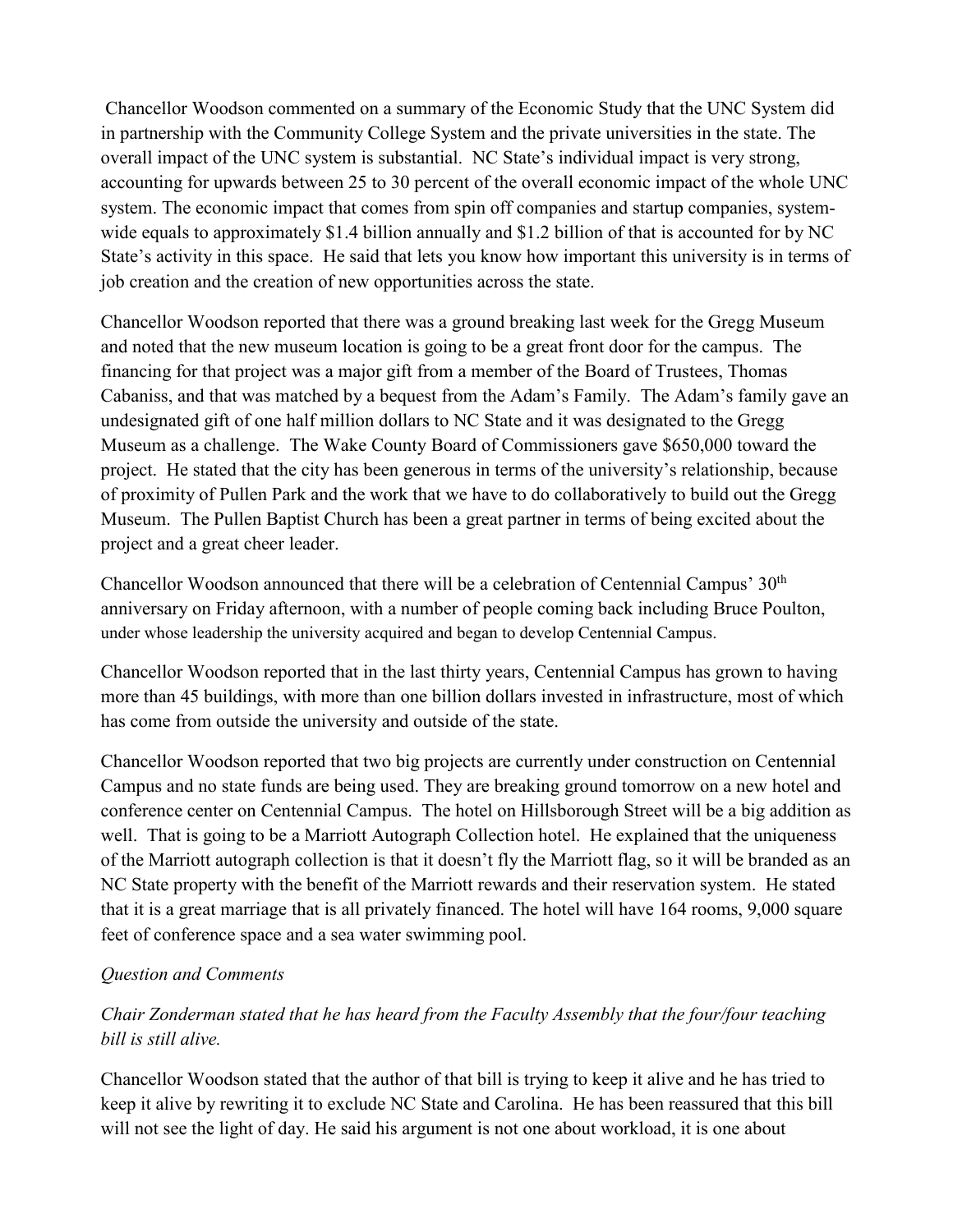governance. We have a Board of Governance and Board of Trustees to understand the individual nature of each of the campuses.

Chancellor Woodson ended his comments by thanking Chair Zonderman for his leadership.

# **5. Presentation**

## *Alumni Association*

Benny Suggs, Associate Vice Chancellor for Alumni Relations, presented Chair Zonderman with an engraved chair.

Associate Vice Chancellor Suggs stated that Chair Zonderman has been an incredible leader throughout campus. He has also been a tremendous supporter and advocate for the Alumni Association. He understands how important the work of the Alumni Association is in everything that it does to support our students before they even get here.

Suggs commented on some of the things they do to add to the NC State experience. This past academic year they had the opportunity to award more than \$700,000 in scholarship support to 750 students, including 75 Caldwell scholars. Last week they recognized 26 faculty members with Distinguish Faculty Awards and Chair Zonderman was one of them. This past Sunday the Alumni Association was able to support the Phi Beta Kappa ceremony.

Suggs stated that it takes faculty support and noted that the Chancellor helps as much as possible, with salaries, outreach, and magazine support. He said two thirds of operating funds come from folks just like you, so please lead by example like David has done so well, so we can continue to elevate the NC State Brand and reach even more people in a more significant way. Let's step up and support the Alumni Association.

## **6. Remarks from Provost Arden**

Provost Arden stated that he is delighted to announce the second round of the Chancellor's Excellence Hiring Program. In the first round 38 individuals were hired into twelve clusters. In the round that has just been announced there are eight clusters that are going to be funded for a total of 33 faculty coming into the university. Those searches will begin in the coming academic year. Most of those folks will begin to come on board the following year.

Provost Arden stated that he reviewed the data and looking back over the last several years it is very clear that one of the few times out of the last fifteen years that we have actually moved the needle on tenured tenure-track faculty numbers in the institution is during the peak years of hiring into our faculty excellence program. We as an institution are spending a lot of time and effort and money, retaining and replacing the faculty. Last academic year we had 79 faculty leaving the university, for one reason or another. About nineteen of those were retirements, which left 60 faculty to replace. We have been working very hard to replace and also to retain faculty. We want to make sure that we attempt to add to our faculty numbers both through disciplinary and interdisciplinary hires, but the interdisciplinary hiring program does seem to be one thing that is really moving the needle, helping to recover some of the faculty positions that were lost over the last couple of years.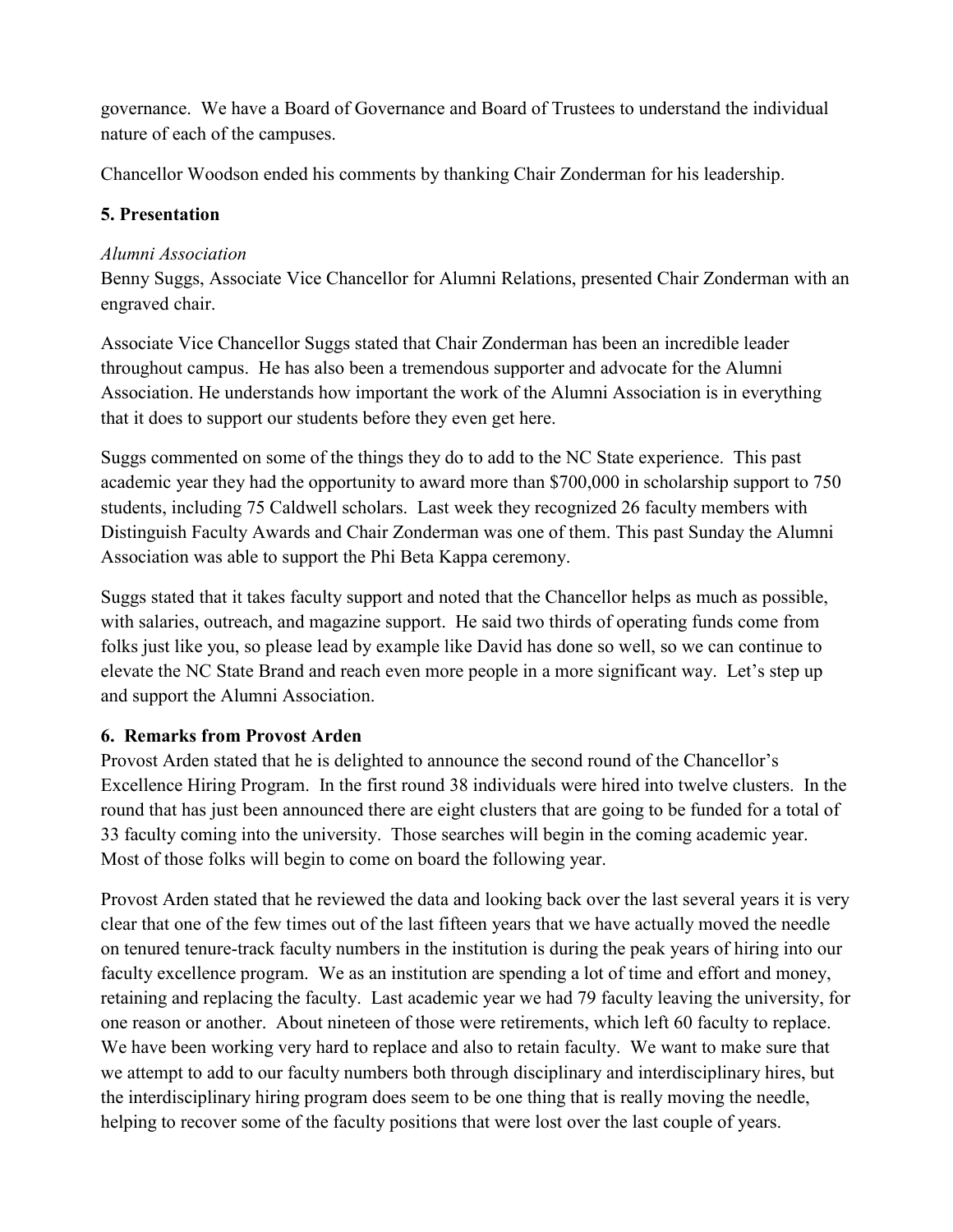### *Questions and Comments*

*Senator Levy: We are all aware that there was a recent op-ed in the Times about the high cost of education and the conclusion was the ratio of faculty to administrators is changing in the wrong direction. How are we going to handle that here?*

Provost Arden stated that if you look at our administrator numbers compared with many of our peers we are on the lower side. There is no doubt that most major institutions have been experiencing growth of administration to some degree or the other over many years and much of that is directly associated with increased federal compliance and increased state compliance. "If I look at the amount of ordered material and material that we have to submit almost on a monthly basis to the Legislature it is staggering. If I look at the amount of materials we have to submit to the Board of Governors academically and otherwise it is sometimes staggering. I think the amount of busy work that we have to do have significantly increased."

Provost Arden stated that one thing that is misleading sometimes is how administrators are classified. Sometimes folks are put into that category if they are anything other than faculty and SPAs and that makes it very difficult to determine if we are hiring administrators or hiring other folks who help you get your work done in a more effective manner.

Provost Arden stated that he thinks NC State as a whole is in a good place. He and the Chancellor try to scrutinize it on a regular basis, they are both fervent believers that the way to move a great university forward is to invest into the core of the university which is the faculty who are delivering the whole mission of the university. That is part of the reason they are investing into the Faculty Excellence Program and part of the reason they are investing in startups, retentions, and being aggressive about replacing individuals who leave. He said there are some things that we have to do such as Title IX compliance. The reality is that the national microscope on sexual harassment, sexual violence, and Title IX is really ratcheting up and we are trying to approach it in a moderate and sensible way. All of those things are things that would appear to increase the number of administrators or folks who are classified as administrators on campus.

## **7. Old/New Business**

### *Committee Reports*

Chair Zonderman announced that all the committee reports will be posted on the Faculty Senate website.

## *Department Mergers in CED*

Dr. Paola Sztajn, Department Head, Elementary Education/Curriculum and Instruction and Counsel Education, stated that the two departments are coming together. She said this started with the revision of the PhD program within her college. Elementary Education is a relatively new program that did not have a PhD program so in the merging they are restructuring the PhD to include all the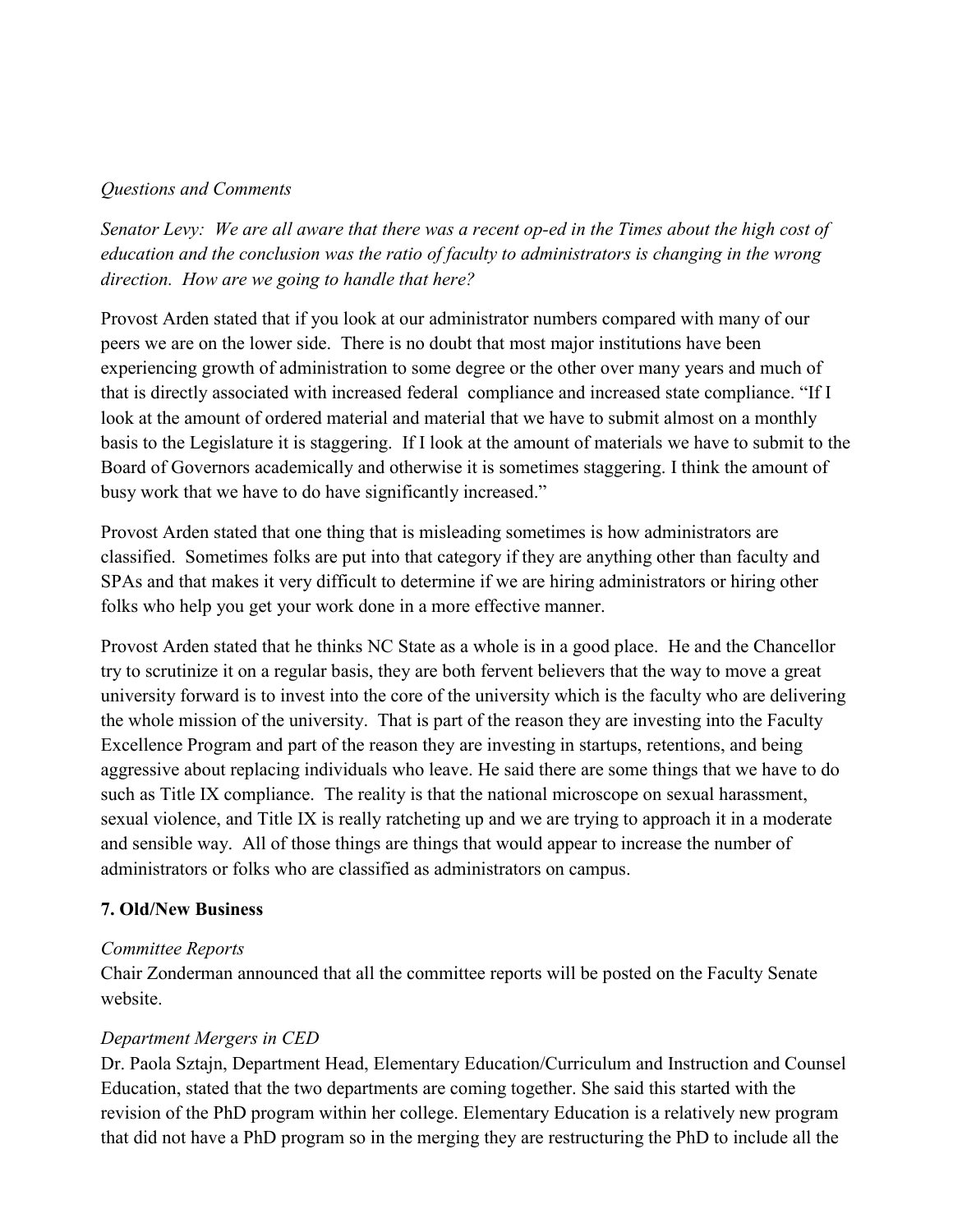faculty to one PhD. They are a complex department and will have five areas of study and the name being proposed is the Department of Teacher Education and Learning Sciences.

Chair Zonderman noted that the Faculty Senate was informed and has no concerns with the change.

# *Elections*

# *Faculty Assembly*

Hans Kellner, Professor of English was elected to serve a two-year term on the Faculty Assembly. Kevin Oliver, Associate Professor, College of Education was elected to serve a two-year term as an alternate.

# *Athletics Council*

Tommy Holden, Department Head and Teaching Associate Professor for Health and Exercise Studies, and James Mickle, Associate Professor of Plant and Microbial Biology were elected to serve on the Athletics Council.

# *Ballots for Executive Committee*

The current senators were asked to choose six candidates from a list of eligible senators to be placed on a ballot for next year's Executive Committee.

*Resolution on Board of Governors Teaching Award, 2nd Reading*  The resolution passed. The vote was 19 yes, 4 no, 1 abstention.

*Resolution on Funding Library Collections, 2nd Reading*  The resolution passed with one abstention.

*Resolution on Funding Library Resources, 2nd Reading*  The resolution passed with one abstention

## *Discussion of Revised Post Tenure Review Policies*

Senator Cubbage moved that three criteria be used to revise the policy. The motion was seconded.

1) Faculty should retain power for PTR review final determination and whether they meet SMEs.

2) Department Heads should retain authority to determine whether faculty exceed SMEs and get merit raises.

3) Deans should retain authority to intervene in exceptional cases of egregiously poor faculty performance, and do make an evaluation of the faculty for each review as well, per BoG request. Senator Nfah-Abbenyi stated that faculty members who have spoken to her personally want the Dean to be the person who actually verifies that the process was fair at the level of the department. They don't want the Dean to be the person to say he or she can disregard the process completely and make the final decision.

Senator Borden stated that a point that came up at the Faculty Assembly is that a lot of faculty is agreeable with what Senator Nfah-Abbenyi stated, but the Board of Governors has said that the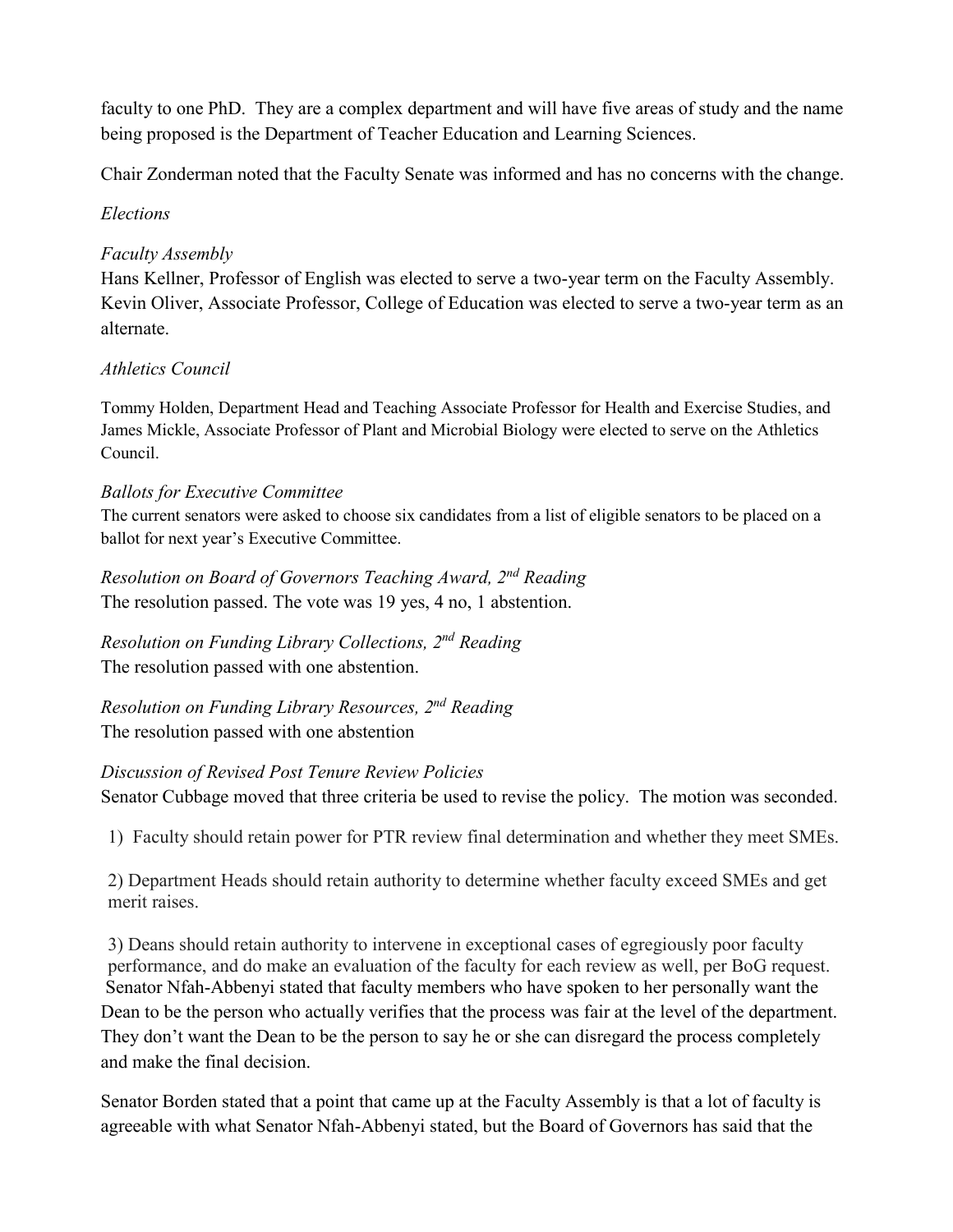Dean must provide an evaluative review. It has to be more than just saying that the process was okay. That is the interpretation.

Provost Arden stated that the difficult part is that none of this was requested or solicited by Deans and Department Heads or Provosts, it was the Board of Governors. However, it is what it is and now we have to develop a regulation that is consistent with the intent of the Board of Governors. He said having been a Dean and Department Head and having been through this process here, Deans are not looking to make things difficult here, so whatever you end up with in terms of recommendations, keep it as simple as possible. Let's not migrate this process to another tenure process, as is consistent with the BOG. He said his concern is if the intent of the BOG policies is to have the Department Heads and Deans play an evaluative role, what does that actually mean?

Senator Borden stated that because of that concern, some of the faculty that he has been working with suggested that they add the following:

In point 6.3 it says if the Dean's final determination differs from that of the department PTR Committee or the Department Head, the Dean shall provide an explanation for his/her determination. The Dean's determination shall be final.

His colleagues suggested striking out the "The Dean's determination shall be final" and replacing it with "In the event that the PTR committee and/or the department head find the Dean's justification for the determination that a faculty member does not meet expectations non-persuasive, the Provost will review the case, render a decision and present his justification to the PTR Committee, Department Head and Dean." The expectation should be that would happen in a very rare number of cases, because if we agree with what you suggested that the deans are not going to go out on a limb and pick a totally adverse opinion to the faculty then you would never get any calls, but if they do choose to do that then the faculty would have in the policy the knowledge that the Provost is required to look at it and then render his or her opinion.

Senator Borden stated that point 6.5 states - If the overall determination of the department PTR Committee is that the faculty member's performance *does not meet expectations*, the Department Head will prepare a written performance development plan as described in the next section.

Senator Borden said now it sounds like the department PTR committee is driving the answer and what we have said above, that is not the case. He wonders if it meant to say, if the overall determination of the PTR process, which is in 6.2 and 6.3.

7.5 says: If the Dean finds that the faculty member working under a development plan *meets expectations*, he or she will consult with the PTR Committee and the Department Head and make a final determination as to whether the faculty member will continue to work under the development plan.

Senator Borden stated that the Dean should make some recommendation as to whether the faculty member should continue to work under the development plan. He said if we want to leave the harsh language there, then both the department PTR Committee and the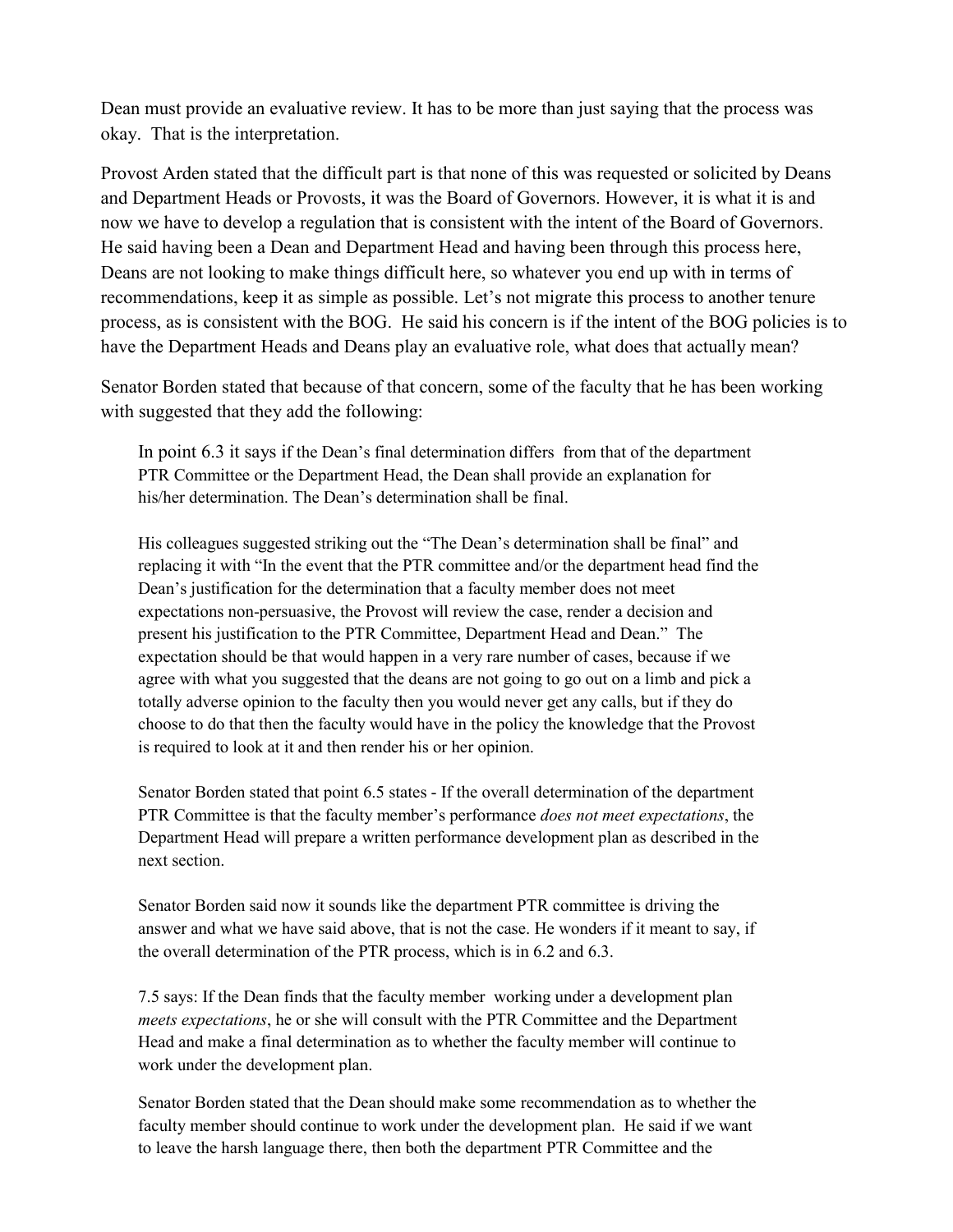Department Head feels that the person is in a position where they do meet expectations, then it should in that case revert to the Provost's review to see if this makes sense.

Senator Lunardi stated that sometimes it is the department that should take care of this development.

Senator Borden stated that as long as the Dean allows the department to take care of it, it will be fine. This is a regulation. If you have someone who is exercising authority, the faculty should have some recourse. It is a process that the Provost hopes no one ever comes to his office and we totally appreciate that this is not designed to do that, it is just providing a recourse for when the process is felt by not one or two people, but the committee that signed the review and the Department Head, that if the process is not working the way they think it should, positive or negative, based on the Dean's decision that it should get a higher level review because it's a very important thing.

The last one was 7.6 – *If, after the duration of the performance development plan, the PTR Committee's and Department Head's determination is that the faculty member does not meet expectations—*

Senator Borden stated that when the department PTR committee and Department Head are in agreement, the Department Head will share the PTR Committee and the head's written assessment with the faculty member with the option to provide a written response to the assessments.

7.6 - The Department Head will provide the department PTR Committee and Department Head's assessments and the faculty member's optional response to the Dean along with recommendations for any administrative action.

Senator Borden stated that, again what we thought is if the Dean does not concur that the faculty member meets expectations the Dean will consult with the department PTR Committee and Department Head and provide his justification. In the event that the department PTR committee and/or Department Head find that the Dean's justification for the determination of the faculty member does meet expectations, the Provost will review the case, render a decision and present his justification to the department PTR Committee, Department Head, and Dean. The expectation being that the Provost would very seldom ever be called, but it is the recourse if the Dean is choosing a position that is opposite to the committee and the Department Head whether it be positive or negative.

Chair Zonderman summed up Senator Borden's suggestion as stating, where there is disagreement between Dean and Department, the Provost will review.

Senator Cubbage wanted to know if Senator Borden's suggestion included merit raises.

Senator Williams stated that he doesn't think PTR should have anything to do with rewards or raises. He said there is a process for that, which is annual review and these two things are highly correlated. Someone who exceeds expectations in all likelihood could have been someone who has excelled on these annual reviews.

Vice Provost Brown stated that some institutions who have exceeds, have set aside a pot of money just for that.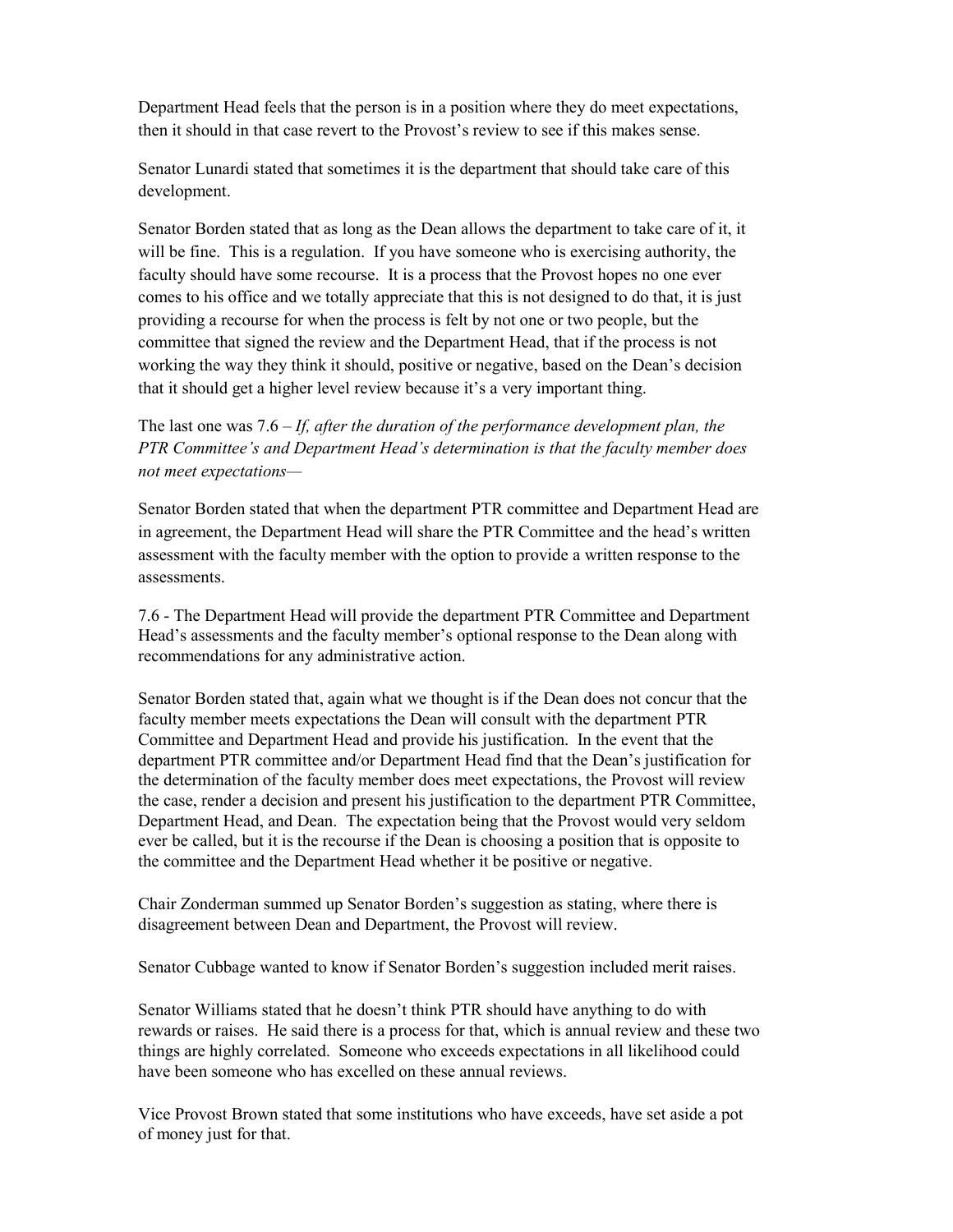Senator Williams stated that he just doesn't think this process should be connected to what is clearly the process that we have now for that determination.

Senator Fleisher asked, does anyone know, how the BOG in their infinite wisdom decided that bringing the Dean into this process, as essentially the final say, was a good idea? He said from his perspective the department PTR Committee and the Department Head know better than the Dean does. Why should the Dean be the person making the final decision?

Chair Zonderman stated that the BOG did not specifically say the Dean's review is the final review. They said there has to be a Dean's evaluative review.

Provost Arden stated that there are several things here that are unintended consequences. What is clear is that the Board of Governors want Department Heads and Deans to play an evaluative role. Immediately, the unintended consequences call into question the point that has been raised. Who is going to have the final say? If it mirrors the promotion and tenure process then the Provost will have the final say. He thinks their intent was that the Dean have the final say, but they didn't spell that out.

Provost Arden stated that the other concern was with the meets expectations/exceeds expectations, because in everyone's mind that is somehow connected to raises, when in fact, there is no connection there. "I think there are some unintended consequences. I don't have any answers other than to say, keep it simple. I believe this is a departmental issue, that the departmental faculty and Department Head have the best handle on it. The question is how can we now write something that is true to the intent of what the Board of Governors has passed without making it overly laborious or without significantly changing what we are fundamentally doing now."

Senator Knopp stated that with this disagreement between the Department Head and the Dean, who do you envision making the final decision?

Senator Borden stated that they don't want to make it into a mini tenure process, but the Provost is the Senior Academic Officer. It is logical that the buck stops with the person in that office.

Senator Cubbage stated that the rules for PTR in his department states that you have to meet the standards for Assistant, Associate, and Full Professor, it is a tenure review. If you don't meet the standards for Assistant, Associate and full, then you are not meeting your SME. It is a mini tenure review.

Senator Williams stated that maybe we need to rethink that because the rules for PTR are adopted under the old process and now we are going to have a different process. Now the Dean has to have a set of criteria for deciding.

Secretary Daley stated that if you bring the Dean into this process, who decides to dismiss a faculty member, if he/she has been part of creating the evidence that justifies the case for dismissal.

Vice Provost Brown said that is a different process, that doesn't happen often relating to this.

Chair Zonderman stated that there are two proposals.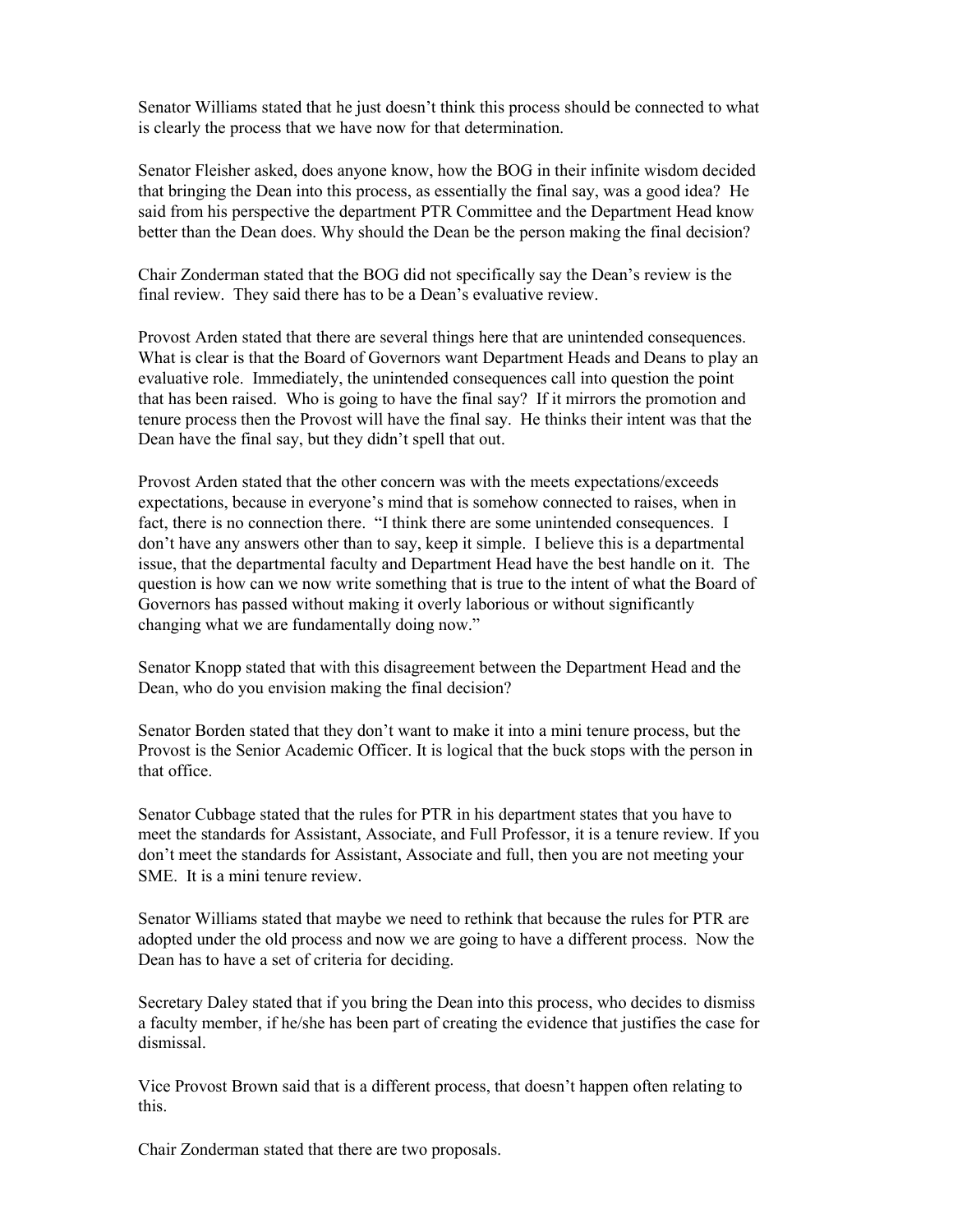- 1) Insert in any place where there is a potential disagreement between a Dean and the department that if in the end the dean cannot persuade the department, the decision will be reviewed by the Provost.
- 2) Strike any language that links exceed expectation with any kind of raises, merit, or anything of that nature.

Senator Cubbage agreed with the second proposal. He stated that the current language says that the designation should be taken into consideration with respect to the nomination and determination of appropriate recognition and rewards and annual salary reviews.

On the first proposal he suggested that if there is an issue you send it back to PTR committee at the college level.

Chair Zonderman clarified that Senator Cubbage's suggestion is to create at each college a PTR Committee different than the RPT Committee to be invoked as needed.

Senator Cubbage agreed.

Senator Cubbage agreed to this substitution to his previous motion.

Chair Zonderman suggested voting on the recommendation to decouple the determination of "exceed expectations" from any discussion of raises, merit, or anything of that nature.

The recommendation passed with unanimous vote.

Chair Zonderman suggested voting on two alternatives of where the department and Dean disagree and the Dean is unpersuasive, that one model is to refer it to the Provost. Another suggestion is to refer it to a college faculty PTR Committee that would be assembled on an as needed basis. There are four choices.

- 5) Keep the policy as in the draft 0 votes
- 6) Where the Dean and department disagree it should go to the Provost for final decision  $-0$  votes
- 7) Where Dean and College disagree it should go to a college faculty PTR Committee 15 votes
- 8) Send the two options of Provost or College Committee to the working group and let them decide – 5 votes.

The recommendation to recommend a college PTR Committee to resolve it received the most votes.

#### *Other Proposals for the Working Group*

Where the BOG requires that there are three levels, the suggestion was made to set a quota for "exceeds expectations" to zero.

With small colleges you are going to run into problems with the number of full professors you have to serve on these committees.

Borden – percentage - distinguish professorship regulation—expected to be no more than 5% of the faculty—